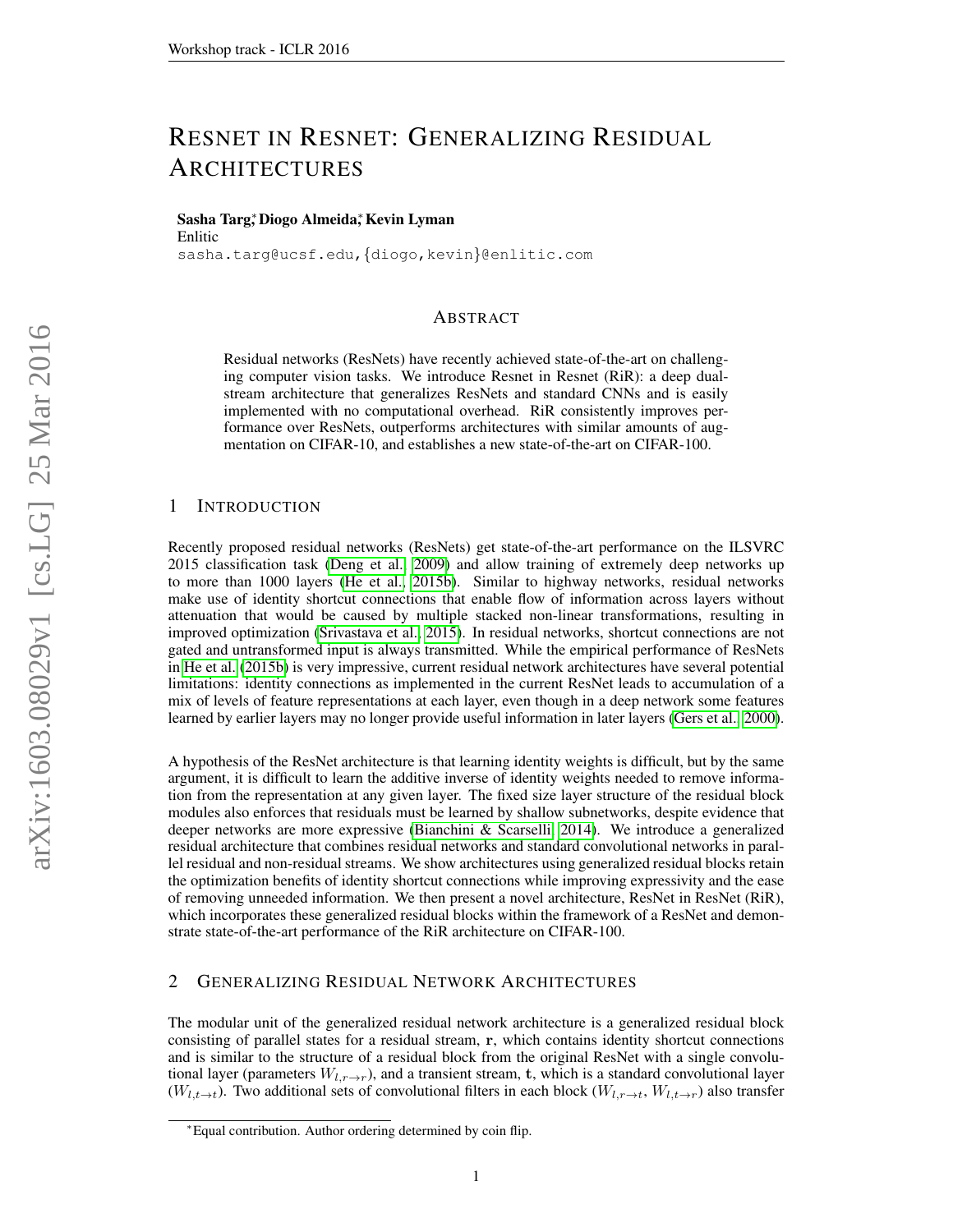information across streams.

$$
\mathbf{r}_{l+1} = \sigma(\text{conv}(\mathbf{r}_l, W_{l,r \to r}) + \text{conv}(\mathbf{t}_l, W_{l,t \to r}) + \text{shortcut}(\mathbf{r}_l)) \n\mathbf{t}_{l+1} = \sigma(\text{conv}(\mathbf{r}_l, W_{l,r \to t}) + \text{conv}(\mathbf{t}_l, W_{l,t \to r}))
$$
\n(1)

Same-stream and cross-stream activations are summed (along with the shortcut connection for the residual stream) before applying batch normalization and ReLU nonlinearities (together  $\sigma$ ) to get the output states of the block (Equation [1\)](#page-0-0) [\(Ioffe & Szegedy, 2015\)](#page-3-5). The function of the residual stream r resembles that of the original structure of the ResNet [\(He et al., 2015b\)](#page-3-1) with shortcut connections between each unit of processing, while the transient stream t adds the ability to process information from either stream in a nonlinear manner without shortcut connections, allowing information from earlier states to be discarded. The form of the shortcut connection can be an identity function with the appropriate padding or a projection as in [He et al.](#page-3-1) [\(2015b\)](#page-3-1). We implement the generalized residual block as a single convolutional layer with a modified initialization, which we call ResNet Init (see Appendix [6.1](#page-4-0) for detail).

<span id="page-1-0"></span>

Figure 1: (a) 2-layer ResNet block. (b) 2 generalized residual blocks (ResNet Init). (c) 2-layer ResNet block from 2 generalized residual blocks (grayed out connections are 0). (d) 2-layer RiR block.

The generalized residual block can act as either a standard CNN layer (by learning to zero the residual stream) or a single-layer ResNet block (by learning to zero the transient stream). By repeating the generalized residual block several times, the generalized residual architecture has the expressivity to learn anything in between, including the standard 2-layer ResNet block (Figure [1c\)](#page-1-0). This architecture allows the network to learn residuals with a variable effective number of processing steps before addition back into the residual stream, which we investigate by visualizations. The generalized residual block is not specific to CNNs, and can be applied to standard fully connected layers and other feedforward layers. Replacing each of the convolutional layers within a residual block from the original ResNet (Figure [1a\)](#page-1-0) with a generalized residual block (Figure [1b\)](#page-1-0) leads us to a new architecture we call ResNet in ResNet (RiR) (Figure [1d\)](#page-1-0). In Figure [2,](#page-4-1) we summarize the relationship between standard CNN, ResNet Init, ResNet, and RiR architectures.

## 3 EXPERIMENTS

We evaluate our architectures on CIFAR-10 and CIFAR-100 datasets [\(Krizhevsky & Hinton, 2009\)](#page-3-6) and report the best results found after a grid search on hyperparameters including learning rate, L2 penalty, initialization among Xavier [\(Glorot & Bengio, 2010\)](#page-3-7), MSR [\(He et al., 2015a\)](#page-3-8), and orthogonal [\(Saxe et al., 2013\)](#page-3-9), optimizer among SGD with momentum, SGD with Nesterov momentum [\(Sutskever et al., 2013\)](#page-3-10), Adam [\(Kingma & Ba, 2014\)](#page-3-11), and RMSProp [\(Tieleman & Hinton, 2012\)](#page-3-12), and the type of shortcut connections in the residual blocks. We optimize the hyperparameters for the original ResNet architecture and use SGD with momentum of 0.9, a minibatch size of 500, L2 penalty of 0.0001, and train for 82 epochs. The learning rate was scaled by 0.1 after epochs 42 and 62 and MSR initialization was used for all weight tensors. Test time batch normalization statistics were approximated using an exponential moving average of training batch normalization statistics. A projection with a 3x3 convolution was used for residual blocks that increase dimensionality, and all other shortcut connections were identity. We use equal numbers of filters for the residual and transient streams of the generalized residual network, but optimizing this hyperparameter could lead to further potential improvements.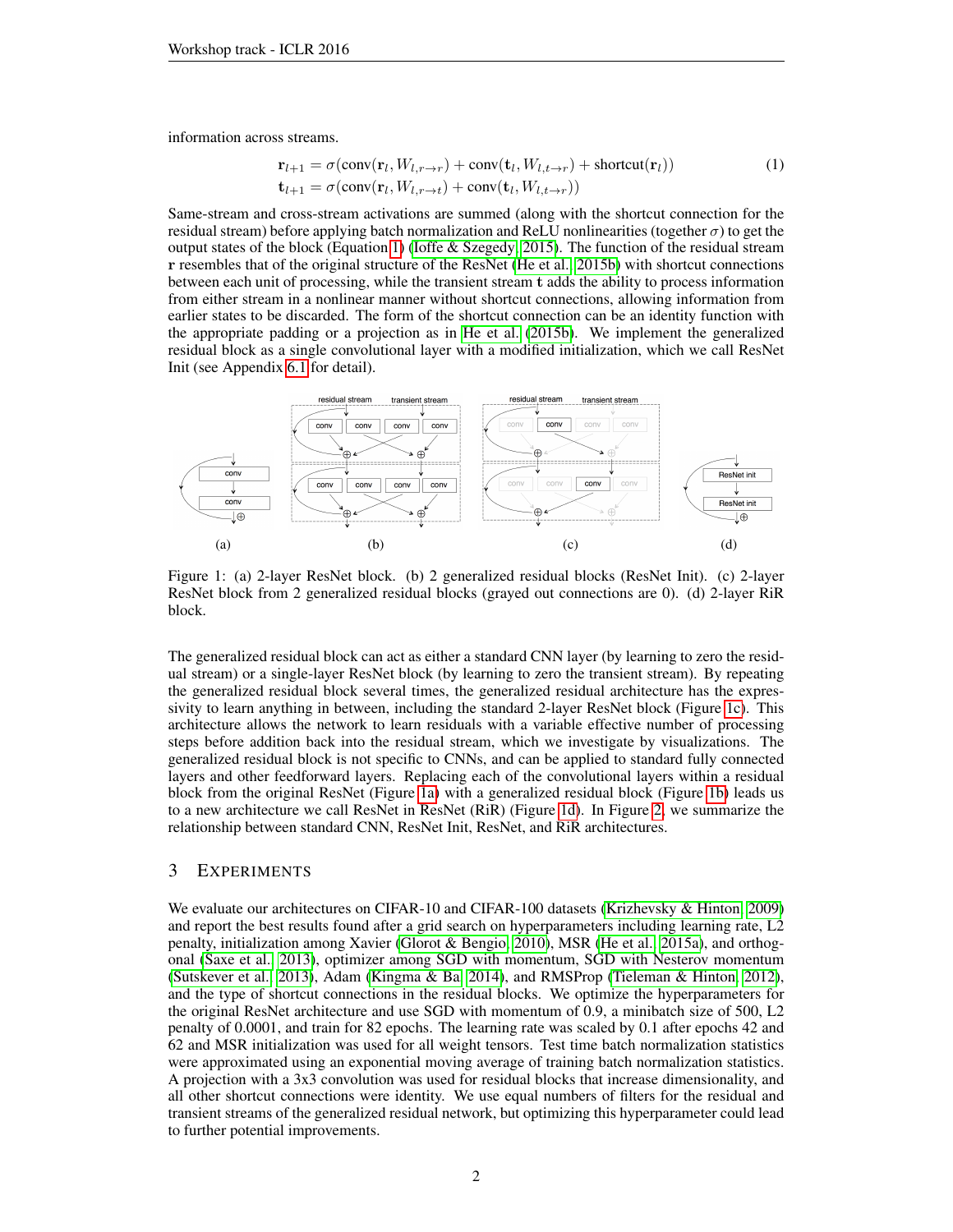| Model                         | Accuracy $(\% )$ | Model                       | Accuracy $(\% )$ |
|-------------------------------|------------------|-----------------------------|------------------|
| Highway Network               | 92.40            | Highway Network             | 67.76            |
| ResNet (32 layers)            | 92.49            | <b>ELU-Network</b>          | 75.72            |
| ResNet (110 layers)           | 93.57            | $18$ -layer + wide CNN      | 75.17            |
| Large ALL-CNN                 | 95.59            | 18-layer + wide ResNet      | 76.58            |
| <b>Fractional Max-Pooling</b> | 96.53            | 18-layer + wide ResNet Init | 75.99            |
| 18-layer + wide CNN           | 93.64            | 18-layer + wide RiR         | 77.10            |
| 18-layer + wide ResNet        | 93.95            |                             |                  |
| 18-layer + wide ResNet Init   | 94.28            |                             |                  |
| 18-layer + wide RiR           | 94.99            |                             |                  |

state-of-the-art architectures on CIFAR-10.

<span id="page-2-0"></span>Table 1: Comparison of our architecture with Table 2: Comparison of our architecture with state-of-the-art architectures on CIFAR-100.

In our experiments, the ResNet Init architecture shows consistent improvement over standard CNN architectures, and the RiR architecture outperforms the original ResNet (Table [3\)](#page-4-2). We find the RiR architecture performs well across a range of numbers of blocks and layers in each block and that ResNet Init applied to existing architectures, such as ALL-CNN-C [\(Springenberg et al., 2014\)](#page-3-13), yields improvement over standard initialization (Tables [4,](#page-4-2) [5\)](#page-5-0). Because each stream uses only half the total filters, we investigate the effect of our architectures on a wider 18-layer network (Tables [1,](#page-2-0) [2\)](#page-2-0). We find this RiR architecture is remarkably effective, obtaining competitive results on CIFAR-10 with only standard augmentation by random crops and horizontal flips, and state-of-the-art results on CIFAR-100. We visualize the effect of zeroing learned connections of each stream in a trained ResNet Init model a single layer at a time, which shows both streams contribute to accuracy and relative use of residual and transient streams changes at different stages of processing (Figure [3\)](#page-4-3). In Figure [4,](#page-4-3) we show performance of the RiR architecture is robust to increasing depth of residual blocks and the RiR architecture allows training of deeper residuals compared to the original ResNet.

#### 4 RELATED WORK

Interacting transformation streams in which only one stream includes shortcut connections are also used in blocks of LSTM and Grid-LSTM networks [\(Hochreiter & Schmidhuber, 1997;](#page-3-14) [Kalchbrenner](#page-3-15) [et al., 2015\)](#page-3-15). However, in contrast to highway networks which control flow through shortcut connections via input-dependent carry and transform gates, and to memory and hidden states of LSTM and Grid-LSTM blocks, flow of information between the residual and transient states of the generalized residual block does not use gates and can thus be implemented with no additional parameters over a standard feedforward network [\(Srivastava et al., 2015\)](#page-3-2). Another difference between previous architectures and the generalized residual block we present is that while memory  $(m)$  and hidden (h) states in an LSTM or Grid-LSTM block are calculated sequentially (with  $h_l = o_l \odot \tanh(m_l)$ ), transformation of residual and memory streams of the generalized residual block occurs in parallel and depends only on the learned convolutional filters at each layer without further constraints on their relation. The SCRN architecture of [Mikolov et al.](#page-3-16) [\(2014\)](#page-3-16) also uses hidden and context units together within a single layer to learn longer term information, which behave similarly to the transient and residual streams, but SCRN only allows unidirectional flow from context to hidden units and connections between context units are fixed, in contrast to bidirectional flow between streams and learned connections for both transient and residual streams in our generalized residual architecture.

### 5 CONCLUSION

We present a generalized residual architecture which be simply implemented by a modified initialization scheme, ResNet Init, and apply it to the original ResNet to create a novel RiR architecture which achieves state-of-the-art results. Future work includes additional study of RiR and related residual models to further determine the cause of their beneficial effects.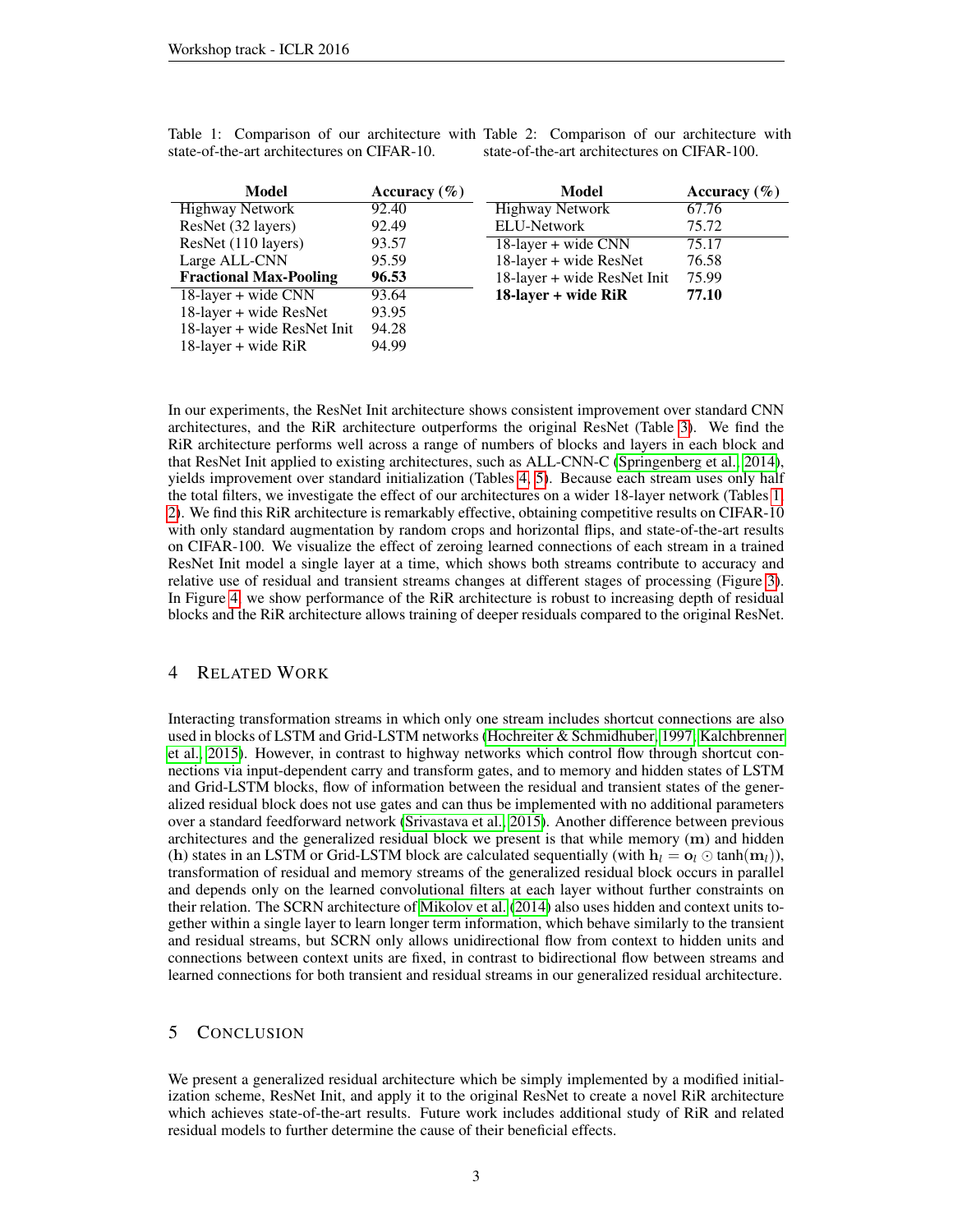#### **REFERENCES**

- <span id="page-3-4"></span>Monica Bianchini and Franco Scarselli. On the complexity of neural network classifiers: A comparison between shallow and deep architectures. *Neural Networks and Learning Systems, IEEE Transactions on*, 25(8):1553–1565, 2014.
- <span id="page-3-0"></span>Jia Deng, Wei Dong, Richard Socher, Li-Jia Li, Kai Li, and Li Fei-Fei. Imagenet: A large-scale hierarchical image database. In *Computer Vision and Pattern Recognition, 2009. CVPR 2009. IEEE Conference on*, pp. 248–255. IEEE, 2009.
- <span id="page-3-3"></span>Felix A Gers, Jürgen Schmidhuber, and Fred Cummins. Learning to forget: Continual prediction with lstm. *Neural computation*, 12(10):2451–2471, 2000.
- <span id="page-3-7"></span>Xavier Glorot and Yoshua Bengio. Understanding the difficulty of training deep feedforward neural networks. In *International conference on artificial intelligence and statistics*, pp. 249–256, 2010.
- <span id="page-3-8"></span>Kaiming He, Xiangyu Zhang, Shaoqing Ren, and Jian Sun. Delving deep into rectifiers: Surpassing human-level performance on imagenet classification. In *Proceedings of the IEEE International Conference on Computer Vision*, pp. 1026–1034, 2015a.
- <span id="page-3-1"></span>Kaiming He, Xiangyu Zhang, Shaoqing Ren, and Jian Sun. Deep residual learning for image recognition. *arXiv preprint arXiv:1512.03385*, 2015b.
- <span id="page-3-14"></span>Sepp Hochreiter and Jürgen Schmidhuber. Long short-term memory. *Neural computation*, 9(8): 1735–1780, 1997.
- <span id="page-3-5"></span>Sergey Ioffe and Christian Szegedy. Batch normalization: Accelerating deep network training by reducing internal covariate shift. *arXiv preprint arXiv:1502.03167*, 2015.
- <span id="page-3-15"></span>Nal Kalchbrenner, Ivo Danihelka, and Alex Graves. Grid long short-term memory. *arXiv preprint arXiv:1507.01526*, 2015.
- <span id="page-3-11"></span>Diederik Kingma and Jimmy Ba. Adam: A method for stochastic optimization. *arXiv preprint arXiv:1412.6980*, 2014.
- <span id="page-3-6"></span>Alex Krizhevsky and Geoffrey Hinton. Learning multiple layers of features from tiny images, 2009.
- <span id="page-3-16"></span>Tomas Mikolov, Armand Joulin, Sumit Chopra, Michael Mathieu, and Marc'Aurelio Ranzato. Learning longer memory in recurrent neural networks. *arXiv preprint arXiv:1412.7753*, 2014.
- <span id="page-3-9"></span>Andrew M Saxe, James L McClelland, and Surya Ganguli. Exact solutions to the nonlinear dynamics of learning in deep linear neural networks. *arXiv preprint arXiv:1312.6120*, 2013.
- <span id="page-3-13"></span>Jost Tobias Springenberg, Alexey Dosovitskiy, Thomas Brox, and Martin A. Riedmiller. Striving for simplicity: The all convolutional net. *CoRR*, abs/1412.6806, 2014. URL [http://arxiv.](http://arxiv.org/abs/1412.6806) [org/abs/1412.6806](http://arxiv.org/abs/1412.6806).
- <span id="page-3-2"></span>Rupesh K Srivastava, Klaus Greff, and Jürgen Schmidhuber. Training very deep networks. In *Advances in Neural Information Processing Systems*, pp. 2368–2376, 2015.
- <span id="page-3-10"></span>Ilya Sutskever, James Martens, George Dahl, and Geoffrey Hinton. On the importance of initialization and momentum in deep learning. In *Proceedings of the 30th international conference on machine learning (ICML-13)*, pp. 1139–1147, 2013.
- <span id="page-3-12"></span>Tijmen Tieleman and Geoffrey Hinton. Lecture 6.5-rmsprop. *COURSERA: Neural networks for machine learning*, 2012.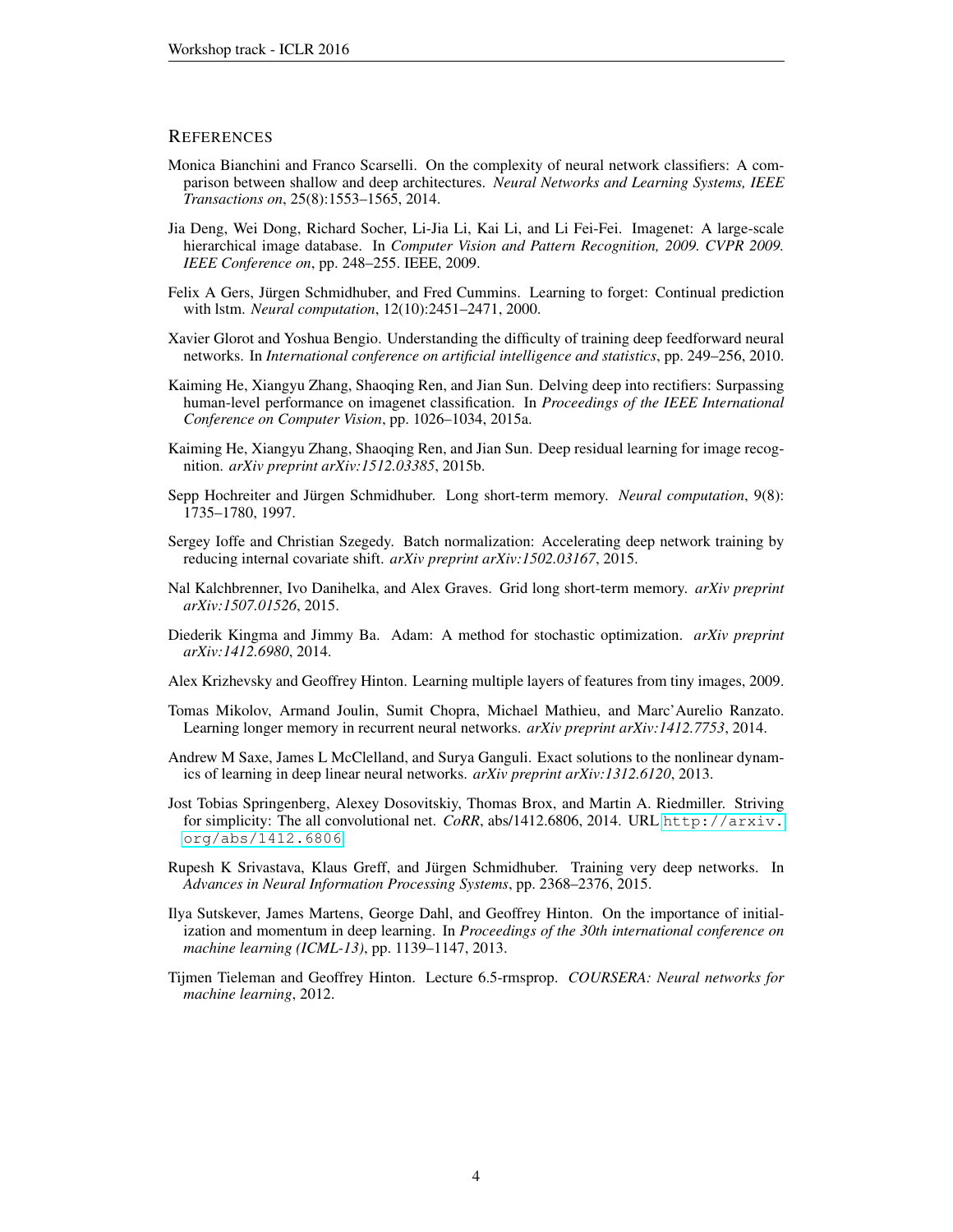## <span id="page-4-1"></span>6 APPENDIX

|                              | generalized residual blocks |            |                    |
|------------------------------|-----------------------------|------------|--------------------|
| with shortcut<br>connections |                             |            |                    |
|                              |                             | <b>CNN</b> | <b>ResNet Init</b> |
|                              |                             | ResNet     | RiR                |

Figure 2: Relationship between standard CNN, ResNet, ResNet Init, and RiR architectures.

 $1.($ 

 $0.8$ 

 $0.6$ Accuracy

 $0.4$ 

 $\overline{0}$ .

 $0.0$ 

 $+$  + RiR

- ResNet

<span id="page-4-3"></span>

Figure 3: Effect of ablating each stream of the generalized residual network architecture

ResNet [\(He et al., 2015b\)](#page-3-1) 92.49

Figure 4: ResNet and RiR with increased layers/block. All models have 15 blocks.

Lavers per residual block

<span id="page-4-2"></span>Table 3: Test set accuracy of baseline 32-layer Table 4: Performance of ALL-CNN-C from CNN [\(He et al., 2015b\)](#page-3-1) on CIFAR-10.

Model Accuracy (%)

| Springenberg et al. (2014) with batch normaliza-   |
|----------------------------------------------------|
| tion (Ioffe $&$ Szegedy, 2015). The original model |
| without batch normalization had 90.92% accu-       |
| racy.                                              |

| CNN           | 89.03 |                         |                  |
|---------------|-------|-------------------------|------------------|
| <b>ResNet</b> | 92.32 | Model                   | Accuracy $(\% )$ |
| ResNet Init   | 89.62 | Standard initialization | 93.22            |
| RiR           | 92.97 | <b>ResNet Init</b>      | 93.42            |

#### <span id="page-4-0"></span>6.1 GENERALIZED RESIDUAL BLOCK IMPLEMENTATION

We implement the generalized residual block with a modified initialization of a standard convolutional or fully connected (FC) layer that combines the identity shortcut with the desired linear transformation (convolution or matrix multiplication), which we call ResNet Init, and concatenating tensors for the residual r and transient t streams to form a single tensor x. Because the identity shortcut and the results of the same-stream and cross-stream transformations are summed to give the output for each stream, linear operations on r and t can be composed into a single linear operation on x (see Equation [2](#page-4-0) for an example of ResNet Init applied to an FC layer).

$$
\mathbf{x}_{l+l} = \sigma(W_l' \mathbf{x}_l) \Leftrightarrow \begin{bmatrix} \mathbf{r}_{l+1} \\ \mathbf{t}_{l+1} \end{bmatrix} = \sigma((\begin{bmatrix} W_{l,r \to r} & W_{l,t \to r} \\ W_{l,r \to t} & W_{l,t \to t} \end{bmatrix} + \begin{bmatrix} I & 0 \\ 0 & 0 \end{bmatrix}) \times \begin{bmatrix} \mathbf{r}_l \\ \mathbf{t}_l \end{bmatrix})
$$
(2)

To implement ResNet Init in a single FC layer, we concatenate weight matrices initialized by any existing scheme and then add a partial identity matrix (with 1s only on the first half of the diagonal) to the concatenated weight matrix. To implement ResNet Init in a single convolutional layer, we first concatenate convolutional kernels along the input dimension ( $W_{l,x\to r} = W_{l,r\to r} + W_{l,t\to r}$  and  $W_{l,x\to t} = W_{l,r\to t} + W_{l,t\to t}$  and the filter dimension  $(W_{l,x\to x} = W_{l,x\to t} + W_{l,x\to t})$ , and then similarly add half of an identity kernel. The output of the generalized residual block implemented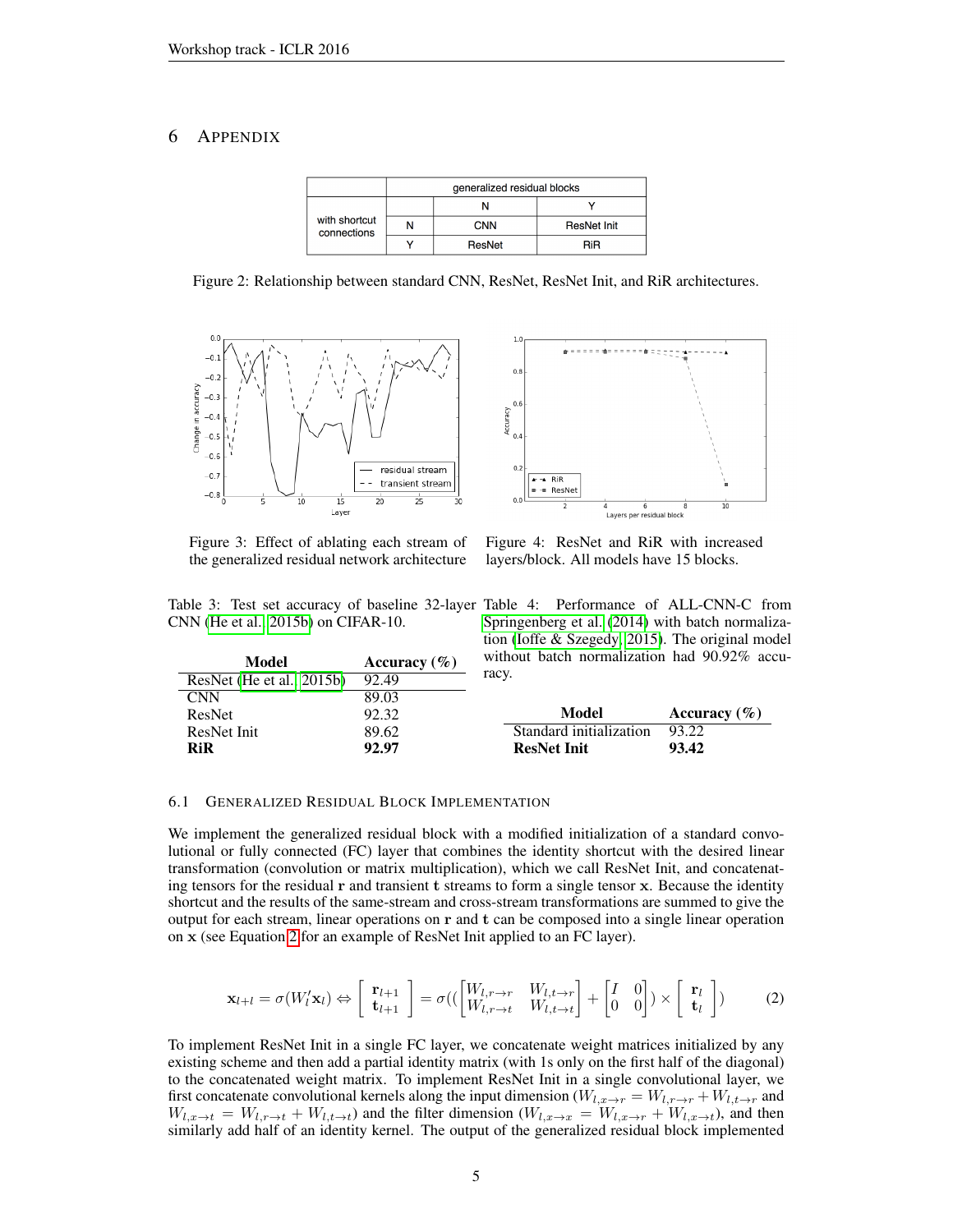<span id="page-5-0"></span>Table 5: Accuracy of RiR with different numbers Table 6: Accuracy of RiR and ResNet with differof blocks and layers per block on CIFAR-10. ent numbers of layers per block on CIFAR-10.

| <b>Blocks</b> | <b>Layers/Block</b> Accuracy $(\%)$ |       | <b>Lavers/Block</b> | ResNet $(\% )$ | $RiR(\%)$ |
|---------------|-------------------------------------|-------|---------------------|----------------|-----------|
|               |                                     | 92.87 |                     | 92.32          | 92.97     |
|               | 10                                  | 90.06 |                     | 92.48          | 93.43     |
|               |                                     | 92.98 |                     | 92.61          | 93.42     |
|               |                                     | 92.11 |                     | 88.47          | 92.38     |
|               |                                     | 93.23 |                     | 10.00          | 92.01     |

as a standard layer with modified initialization  $(W_l)$  is exactly equivalent to the output if it were implemented as separate linear operations  $(W_{l,r\to r}, W_{l,t\to r}, W_{l,t\to t}, W_{l,t\to t})$ , and I).

The generalized residual block implemented using modified initialization will perform differently from one implemented as separate linear operations when weight regularization that pulls all weights towards zero is present, such as L2 regularization. To maintain equivalence of implementation, we subtract the partial identity from the weights prior to application of weight decay.